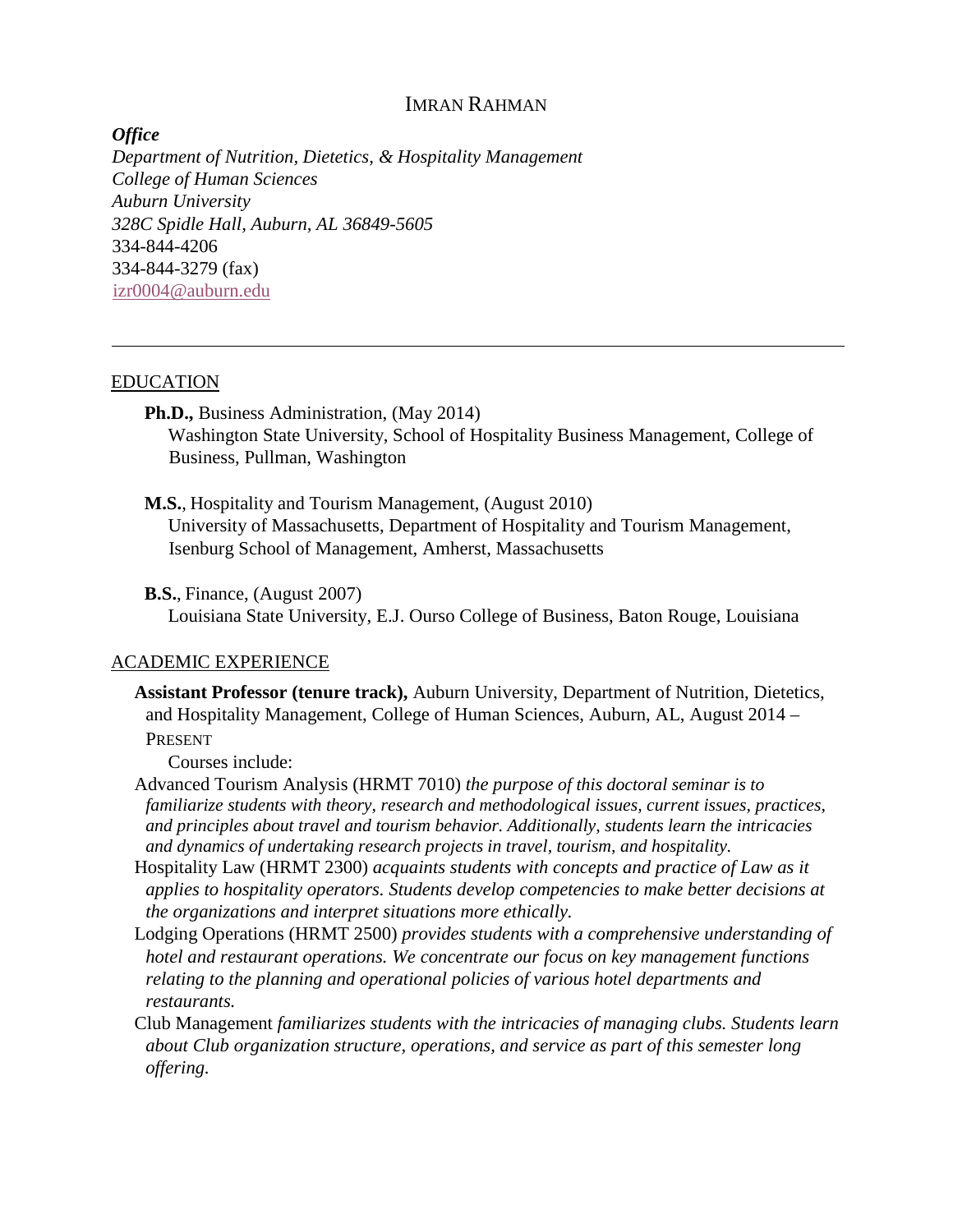**Instructor of Hospitality Business Management**, Washington State University College of Business, School of Hospitality Business Management, Pullman, WA, August 2012 – May 2014

Courses include:

Hospitality Systems (HBM 280, sections 1 and 2) *provides students with a comprehensive understanding of hotel and restaurant operations. We concentrate our focus on key management functions relating to the planning and operational policies of various hotel departments and restaurants.* 

**Teaching and Research Assistant**, Washington State University College of Business, School of Hospitality Business Management, Pullman, WA, August 2010 – May 2014 Courses include:

Hospitality Leadership and Organizational Behavior *(HBM 381) provides students with a comprehensive understanding of key leadership and management issues. We concentrate our focus on core areas, such as interpersonal skills and group dynamics. Related topics of discussion, including entrepreneurship, ethics, team building, and personal and corporate ethos, fit into diverse thematic frameworks.* 

Managed Services *(HBM 384) introduces and explores fully the role of outsourcing in the on-site foodservice segment. Areas such as organizational structures and operational configurations, branding (among other revenue-maximization techniques), labor analysis and enhancement, and internal controls are discussed.*  Beverage Management *(HBM 350) instructs students in the science and art of managing a beverage operation, covering various categories of beverage alcohol and extending to key topics such as responsible beverage service, beverage-service operations, and beverage-alcohol pricing, positioning, and promotion.* 

Hospitality Operational Analysis (*HBM 491*) *uses advanced management tools in analyzing operational effectiveness of hotel and restaurant organizations. We concentrate our focus on deeper facets of operations such as revenue management, accounting, investment, and decision-making.* 

Research interests

My primary concentration pertains to lodging management in the areas of environmental management and green consumer behavior. Additional areas of interest include consumer behavior in regards to organic wine preference, diversity management in lodging organizations, sales forecasting in the restaurant industry, and hospitality curriculum development and needs assessment.

Major projects as a Research Assistant

Prepared supplementary materials (PowerPoint Slides, Instructor's Manual, and Study Guide) and participated in various research duties for two hospitality textbooks:

- Reynolds, D., & McClusky, K. (2014). *Foodservice management fundamentals.* Hoboken, NJ: Wiley.
- Barrows, C., Powers, T., Reynolds, D. (2015). *Introduction to management in the hospitality industry,*  $11^{th}$  *ed.* Hoboken, NJ: Wiley.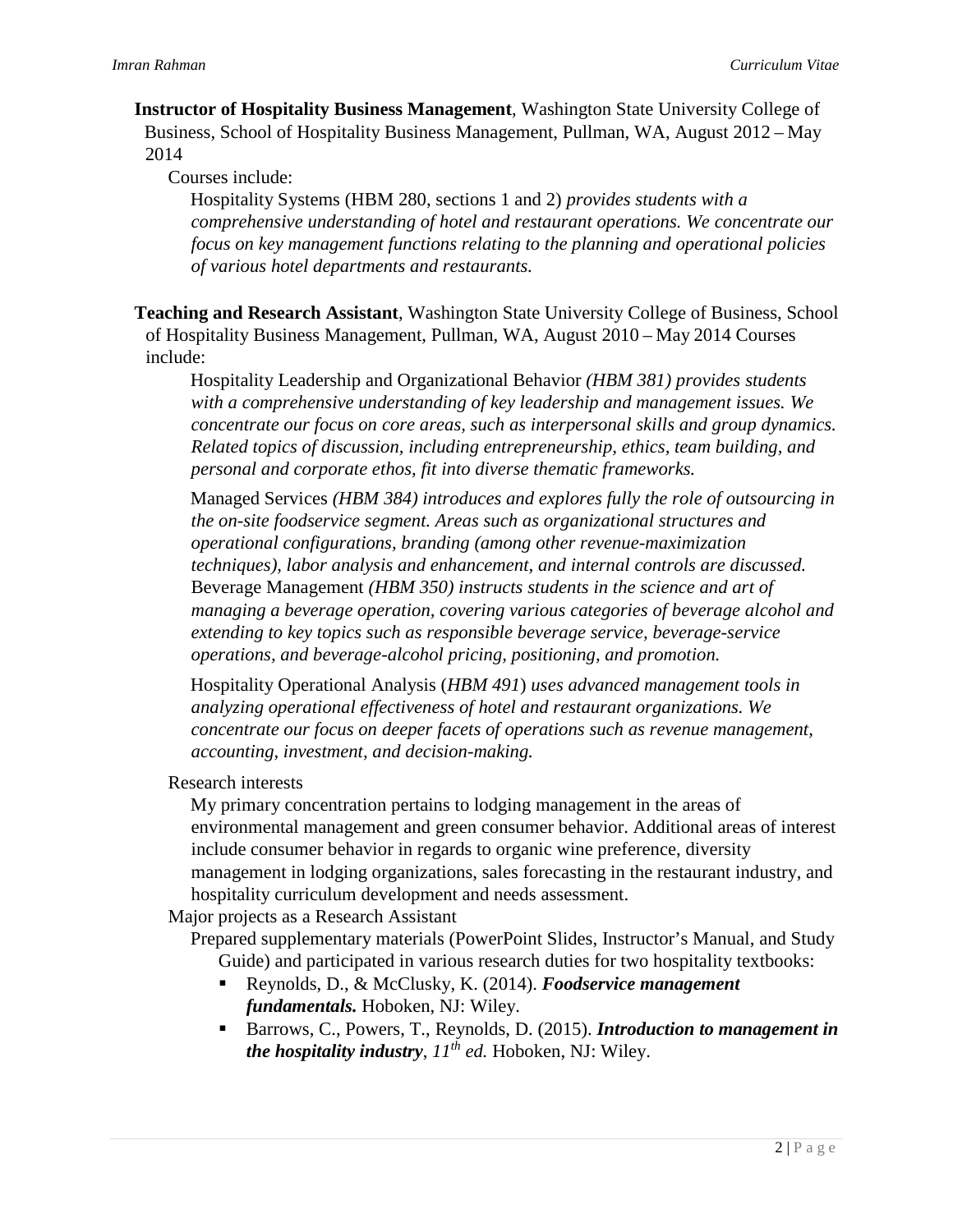**Teaching Assistant**, University of Massachusetts Amherst, Department of Hospitality and Tourism Management, Amherst, MA September 2008 – May 2010 Courses Include:

Introduction to Hospitality and Tourism Management (*HTM 100*) *covers the scope, components, development, and future of the hospitality industry. Students are provided with an extensive background on industry structure and an overview of specialized areas relating to the management of food service, lodging, and travel operations.* 

Hospitality Law (*HTM 320*) *explores law in the context of hospitality industry. More specifically, students are provided with a detailed understanding of law as applied to hotel, food service establishments, and the travel industry. Areas such as bailment, contracts, torts, regulations, insurance, and sanitation are covered under this course.*

Gaming and Social Policy (*HTM 419*) *examines the external casino environment including the social, psychological, cultural, legal, and economic issues of gaming. The primary focus is on essential elements of gaming such as compliance laws and the societal impacts of gaming.*

**Undergraduate Research Assistant**, Louisiana State University, Department of Accounting, Baton Rouge, LA, January – August 2007

**Student Media Writer**, Louisiana State University, Student Media – Gumbo, Baton Rouge, LA, September 2004 – May 2005

### PROFESSIONAL EXPERIENCE

- **Night Auditor and Front-desk Supervisor**, Courtyard by Marriott, Hampshire Hospitality Group, Hadley, Massachusetts, June 2009 – June 2010
- **Area Supervisor**, Residence Hall Security, University of Massachusetts, Amherst, October 2008 – December 2008
- **Student Technician and Computer Lab Attendant**, Louisiana State University, Computing Services, Baton Rouge, Louisiana, December 2004 – May 2005

#### PUBLICATIONS

### REFEERED JOURNAL ARTICLES

**Rahman, I.**, Park, J., & Chi, G. (2014) Consequences of "Greenwashing": Consumers' Reactions to Hotels' Green Initiatives. *International Journal of Contemporary Hospitality Management, 28* (1) (in press).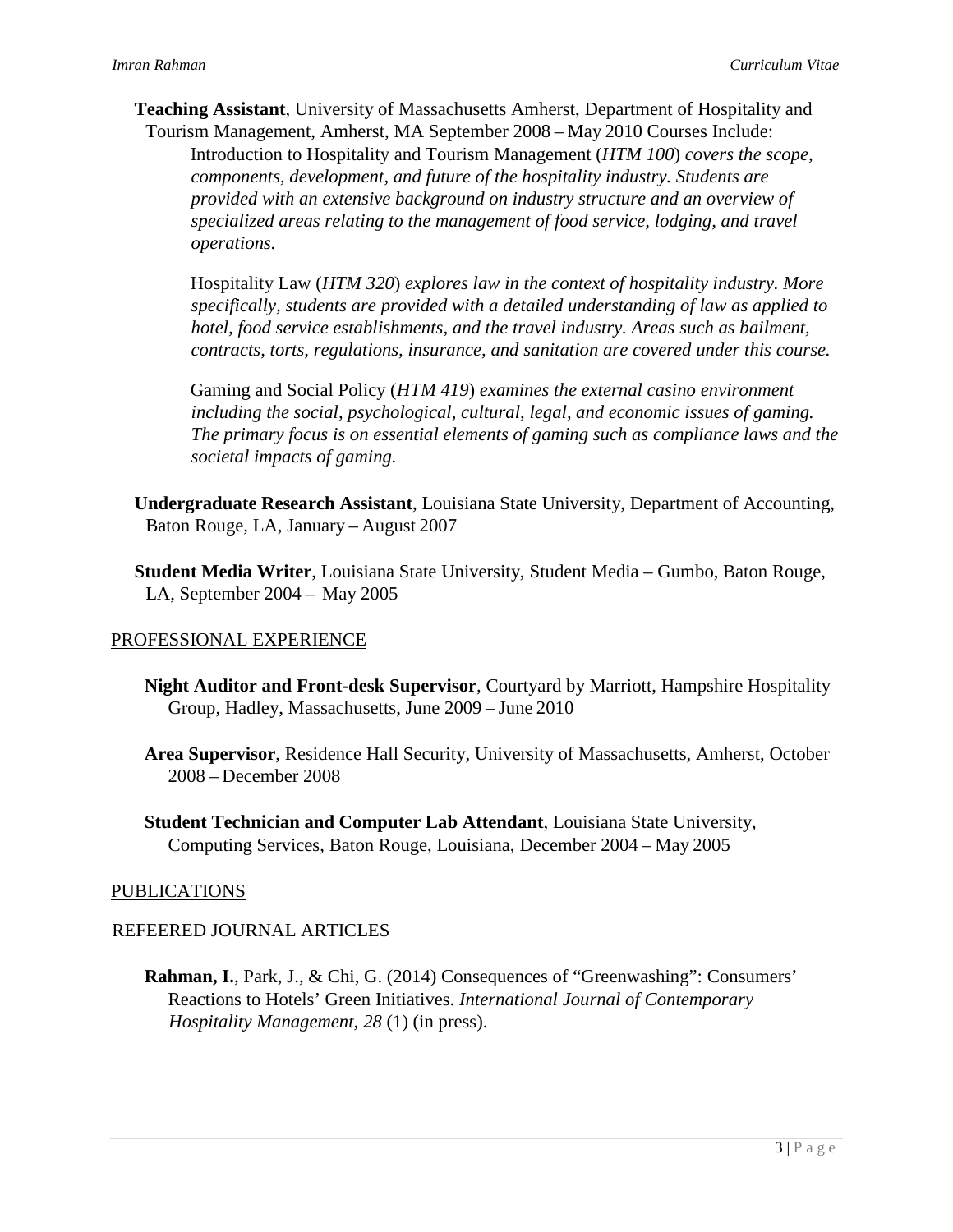- **Rahman, I.** & Reynolds, D. (2014). Wine: An Empirical Analysis of Intrinsic Attributes and Consumers' Drinking Frequency, Experience, and Involvement. *International Journal of Hospitality Management* (in press).
- Reynolds, D., **Rahman, I.**, & Bradetich, S. (2014). Hotel managers' perceptions of the value of diversity training: An empirical investigation. *International Journal of Contemporary Hospitality Management*, *26* (3)*.*
- **Rahman, I.**, Stumpf, T., & Reynolds, D. (2014). A Comparison of the Influence of Purchaser Attitudes and Product Attributes on Organic Wine Preferences. *Cornell Hospitality Quarterly*, *55* (1), 127-134.
- Reynolds, D., **Rahman, I.**, & Balinbin, W. (2013). Econometric modeling of the U.S. restaurant industry. *International Journal of Hospitality Management*, *34*, 317-323.
- Gursoy, D., **Rahman, I.**, & Swanger, N. (2012). Industry's expectations from hospitality schools: What has changed? *Journal of Hospitality and Tourism Education*, *24* (4).
- **Rahman, I.**, Reynolds, D., & Svaren, S. (2012). How 'green' are North American hotels? An exploration of low-cost adoption practices. *International Journal of Hospitality Management, 31* (3), 720-727.

# MANUSCRIPTS UNDER REVIEW

- **Rahman, I.** The influence of product involvement on green purchases: A three product comparative analysis. *Journal of Business Research*.
- **Rahman, I**. & Reynolds, D. Predicting green hotel behavioral intentions using a theory of environmental commitment and willingness to sacrifice. *International Journal of Hospitality Management.*
- **Rahman, I**. & Reynolds, D. The influence of values and attitudes on green consumer behavioral intentions: A conceptual model of green hotel patronage. *International Journal of Hospitality Management.*
- **Rahman, I**. & Reynolds, D. General values and organic wine endorsement: An empirical assessment. *Cornell Hospitality Quarterly*.
- Lu, Lu, **Rahman, I.**, & Chi, G. Can product identity and knowledge shift sensory perceptions and patronage intentions? The case of genetically modified wines. *Marketing Letters*.

# REFEREED PRESENTATIONS AND/OR PROCEEDINGS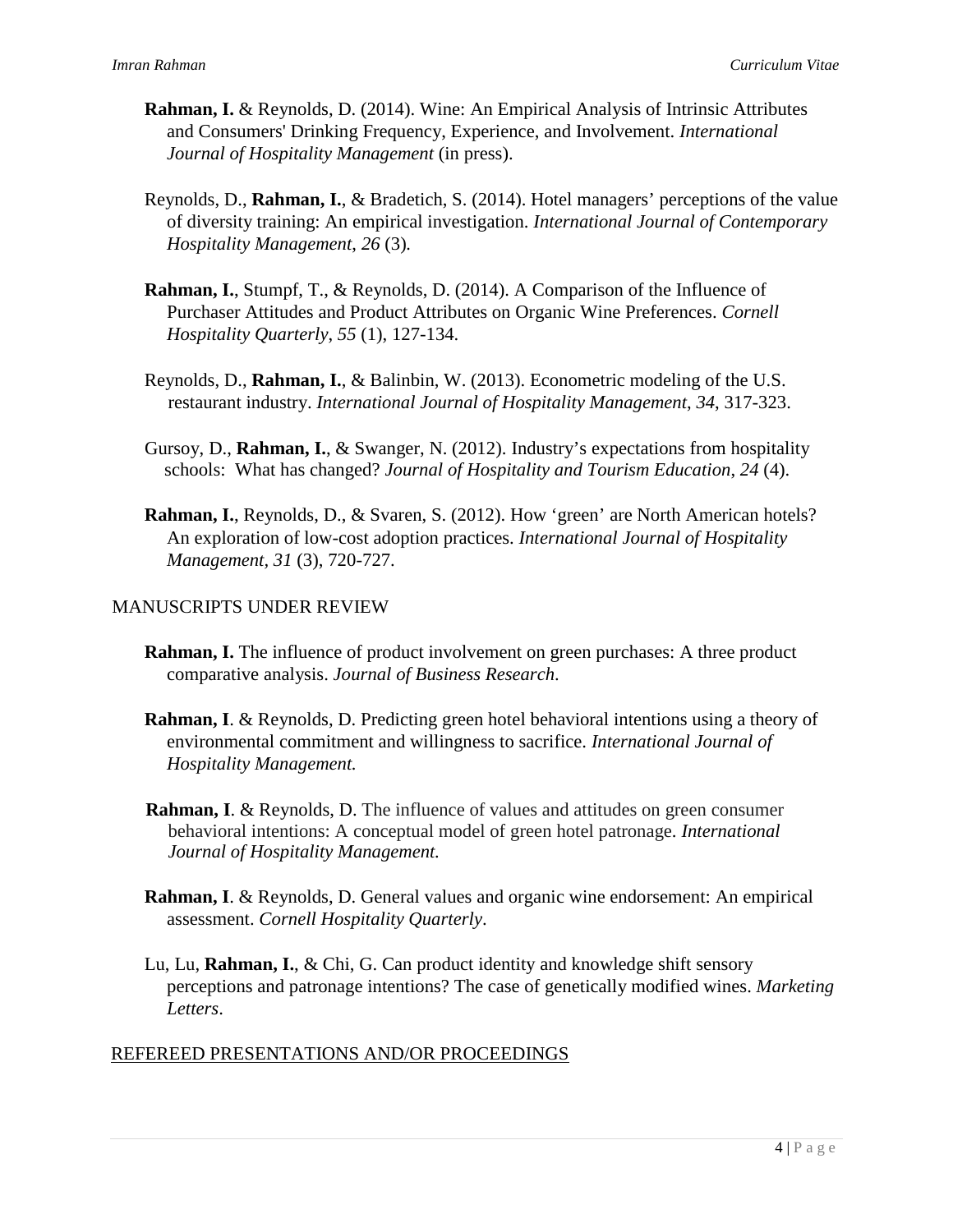- *Genetically Modified Wines: The role of perceived risks and emotion on consumer endorsement*—with Lu Lu, Twentieth Annual Graduate Education Research Conference in Hospitality & Tourism, 2015, Tampa, FL.
- *A cross-cultural study of hospitality students' perceptions of responsible beverage-alcohol consumption*—with Thomas Leib, Susan Fornier, & Dennis Reynolds, EuroCHRIE, 2014, Dubai, UAE.
- *The role of knowledge exposure and supreme wine attributes in genetically modified wine consumption*—with Lu Lu and Gengquing Chi, EuroCHRIE, 2014, Dubai, UAE.
- *Predicting green hotel behavioral intentions using a theory of environmental commitment and willingness to sacrifice for the environment*—with Dennis Reynolds. ICHRIE, 2014, San Diego, California.
- *The effect of drinking experience and involvement on perceived importance of intrinsic wine attributes: An empirical study*—with Dennis Reynolds. Nineteenth Annual Graduate Education Research Conference in Hospitality & Tourism, 2014, Houston, Texas
- *Predicting Aggregate Monthly Restaurant Sales Using Macro-economic Predictors*—with Na Su and Dennis Reynolds. Eighteenth Annual Graduate Education Research Conference in Hospitality & Tourism, 2013, Seattle, Washington.
- *Consumer Perceptions of Green Practices in Hotels: An Exploratory Study*—with Na Su and Dennis Reynolds. Eighteenth Annual Graduate Education Research Conference in Hospitality & Tourism, 2013, Seattle, Washington.
- *The Influence of Ecocentric and Anthropocentric Attitudes and Intrinsic Product Attributes on Organic Wine Preferences*—with Tyler Stumpf and Dennis Reynolds. EuroCHRIE Conference, 2012, Lausanne, Switzerland.
- *The Value of Diversity Training in the Hospitality Workplace*—with Dennis Reynolds and Stacey Bradetich. Advances in Hospitality and Tourism Marketing and Management Conference 2011, Istanbul, Turkey.
- *The Negative Effect of Greenwashing Phenomenon in the lodging industry* —with Jeongdoo Park and Gengquing Chi. Seventeenth Annual Graduate Education Research Conference in Hospitality & Tourism, 2012, Auburn, Alabama.
- *How "green" are North American hotels? An Exploration of Low-cost Adoption Practices*— with Dennis Reynolds and Stephanie Svaren. Sixteenth Annual Graduate Education Research Conference in Hospitality & Tourism, 2011, Houston, Texas.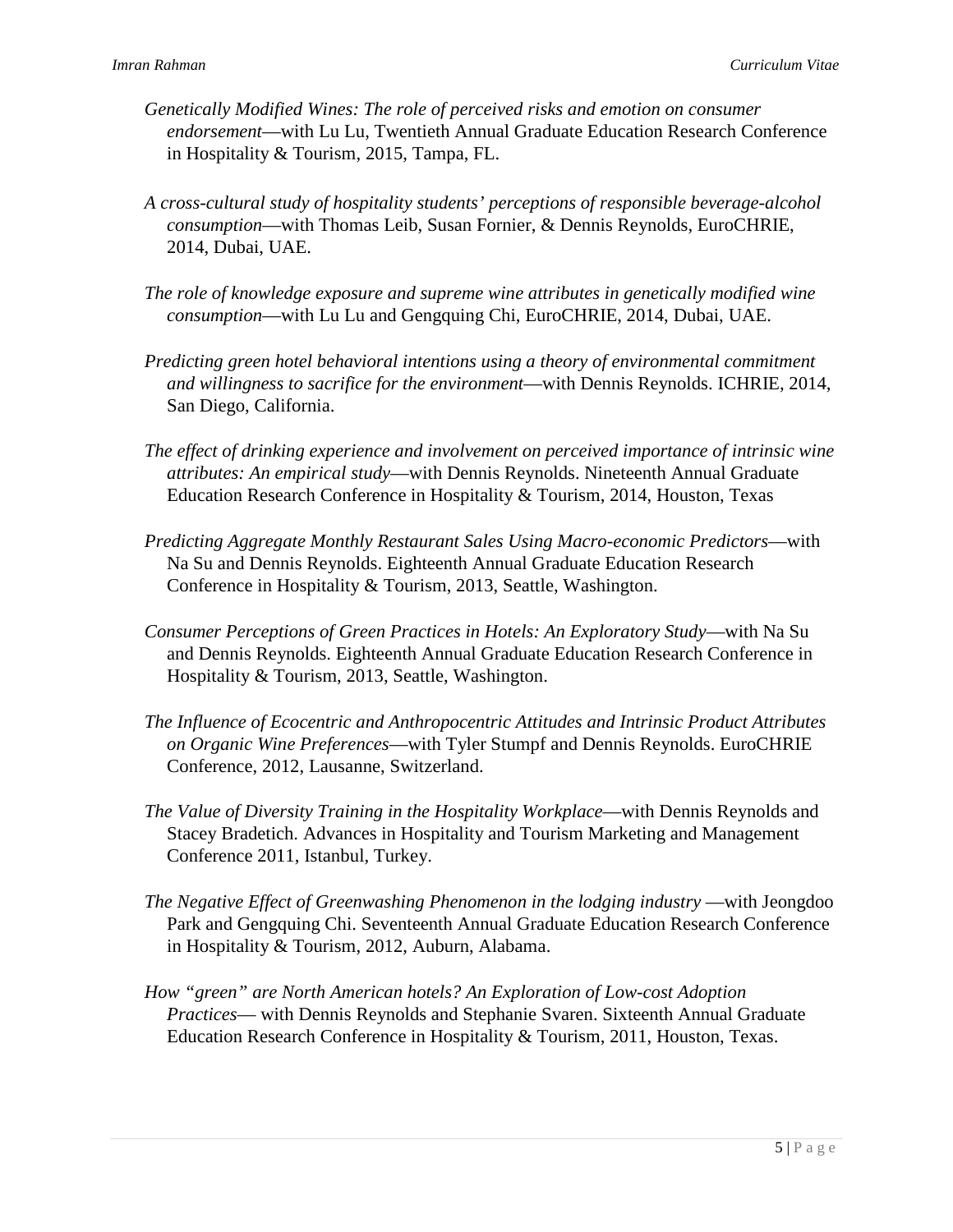- *Assessing the Relationship between Waiting Services and Customer Satisfaction* in Family Restaurants - A Survey Study—with Choongbeom Choi and Atul Sheel. International Chrie, 2009, San Francisco, California
- *Sustainability Issues in the World Fishing Industry: Is Aquaculture the Solution?*—with Choongbeom Choi. Northeastern Recreation Research Symposium (NERR), 2009, Bolton Landing, New York
- *The Effects of Waiting Services on Customer Satisfaction in Family Restaurants*—with Choongbeom Choi and Atul Sheel. Fourteenth Annual Graduate Education Research Conference in Hospitality & Tourism, 2009, Las Vegas, Nevada.

## MASTER'S THESIS

Rahman, I. (2010). **Students' Perceptions of Effectiveness of Hospitality Curricula and Their Preparedness**. *Masters Theses.* Paper 497. University of Massachusetts, Amherst.

### DOCTORAL DISSERTATION

Rahman, I. (2014). **The influence of General Values and Attitudes on Green Consumer Behavioral Intentions: A three product analyses,** Washington State University.

#### REVIEW RESPONSIBILITIES

Ad-hoc Reviewer for **International Journal of Hospitality Management**

Ad-hoc Reviewer for **Journal of Sustainable Tourism**

Ad-hoc Reviewer for **International Journal of Contemporary Hospitality Management** 

Ad-hoc Reviewer for **Journal of Hospitality and Tourism Education**

Ad-hoc Reviewer for **Journal of International Business Studies**

Ad-hoc Reviewer for **International CHRIE Conference** 2013, 2014

Ad-hoc Reviewer for **Annual Graduate Education Research Conference in Hospitality & Tourism, 2011-2015** 

Ad-hoc Reviewer for **South-east CHRIE conference, 2014**

### CITATIONS IN THE POPULAR PRESS

**WSU News,** *College of Business Recognizes Faculty, Staff, Students,* May 29, 2013.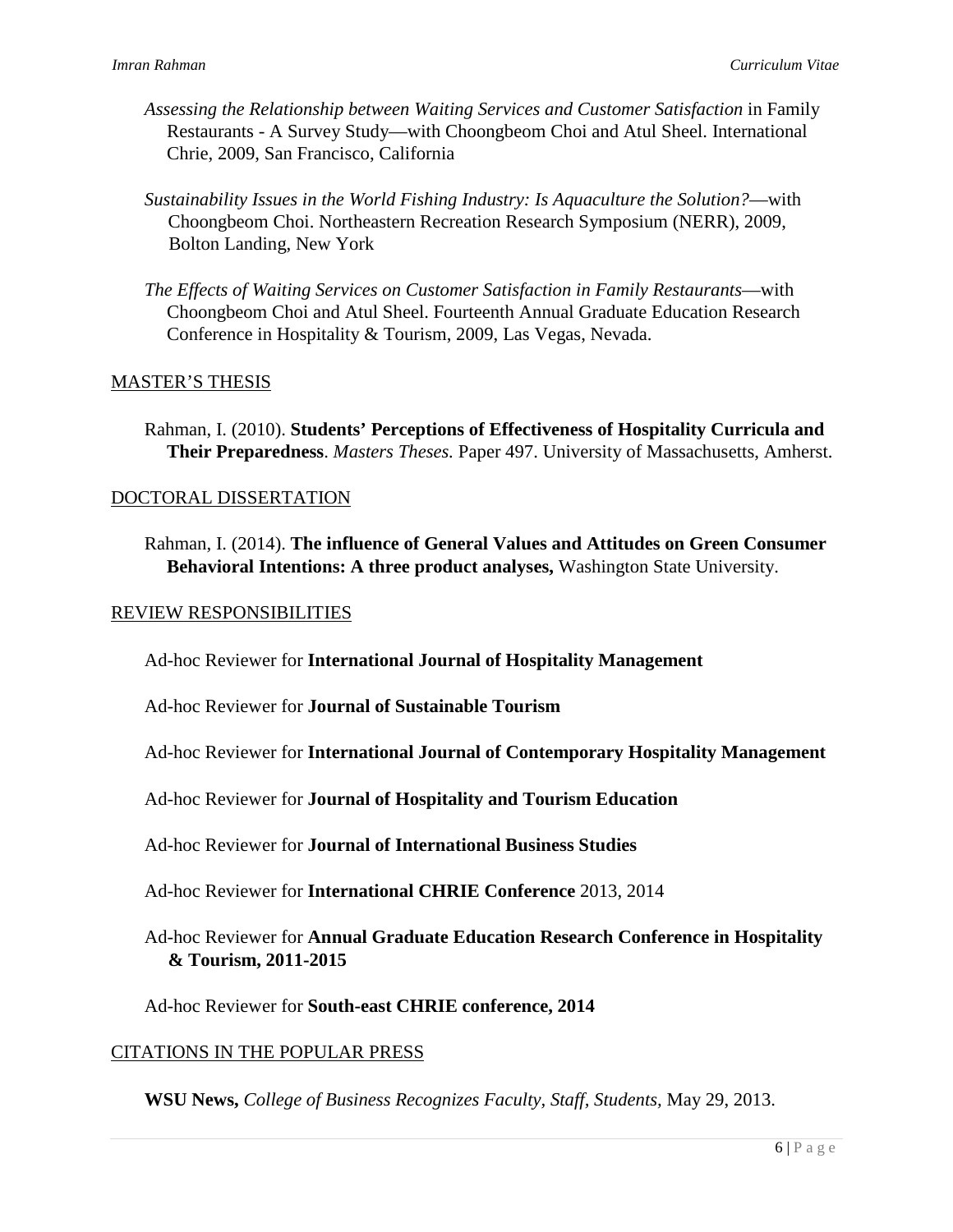**Tri-City Herald**, *Chain Hotels Going Green, WSU Study Shows*, November 8, 2011.

**Green Hotelier**, *Chain Hotels Lead the Way in Sustainability*, November 4, 2011.

**Northwest Public Radio**, *WSU Report: Hotel Chains Become 'Greener,'* October 26, 2011.

**Science Daily**, *Chain Hotels Lead the Way in Going Green, Analysis Finds*, October 25, 2011.

**WSU News**, *Chain Hotels Lead the Way in Going Green*, Eric Sorensen, October 25, 2011.

## AWARDS, HONORS, AND GRANTS

**Best Paper Award Finalist,** EuroCHRIE, 2014, DUBAI, UAE

- **Outstanding Graduate Researcher Award**, College of Business, Washington State University, Pullman, 2013
- **W.Terry Umbreit Distinguished Fellowship**, School of Hospitality Business Management, Washington State University, Pullman, 2011
- **Rod and Janet Church Scholarship**, College of Business, Washington State University, Pullman , 2010

**Assistantship** 2010-2014, Washington State University, Pullman, 2010

**Assistantship** 2008-2010, University of Massachusetts, Amherst, 2008

**Non-resident Tuition fee Waiver Award** 2004-2008, Louisiana State University, Baton Rouge, 2004

**The National Daily Star Award** for excellence in 2002-2003 GCSE "O" Level Examinations, The Daily Star Newspaper, Dhaka, Bangladesh, 2003

### STUDENT ORGANIZATIONS

Currently serving as the faculty advisor of Auburn University **CMAA (Club Management Association of America) student chapter**

Served as a member **of Graduate Hospitality Business Association**, University of Massachusetts, Amherst, 2009-2010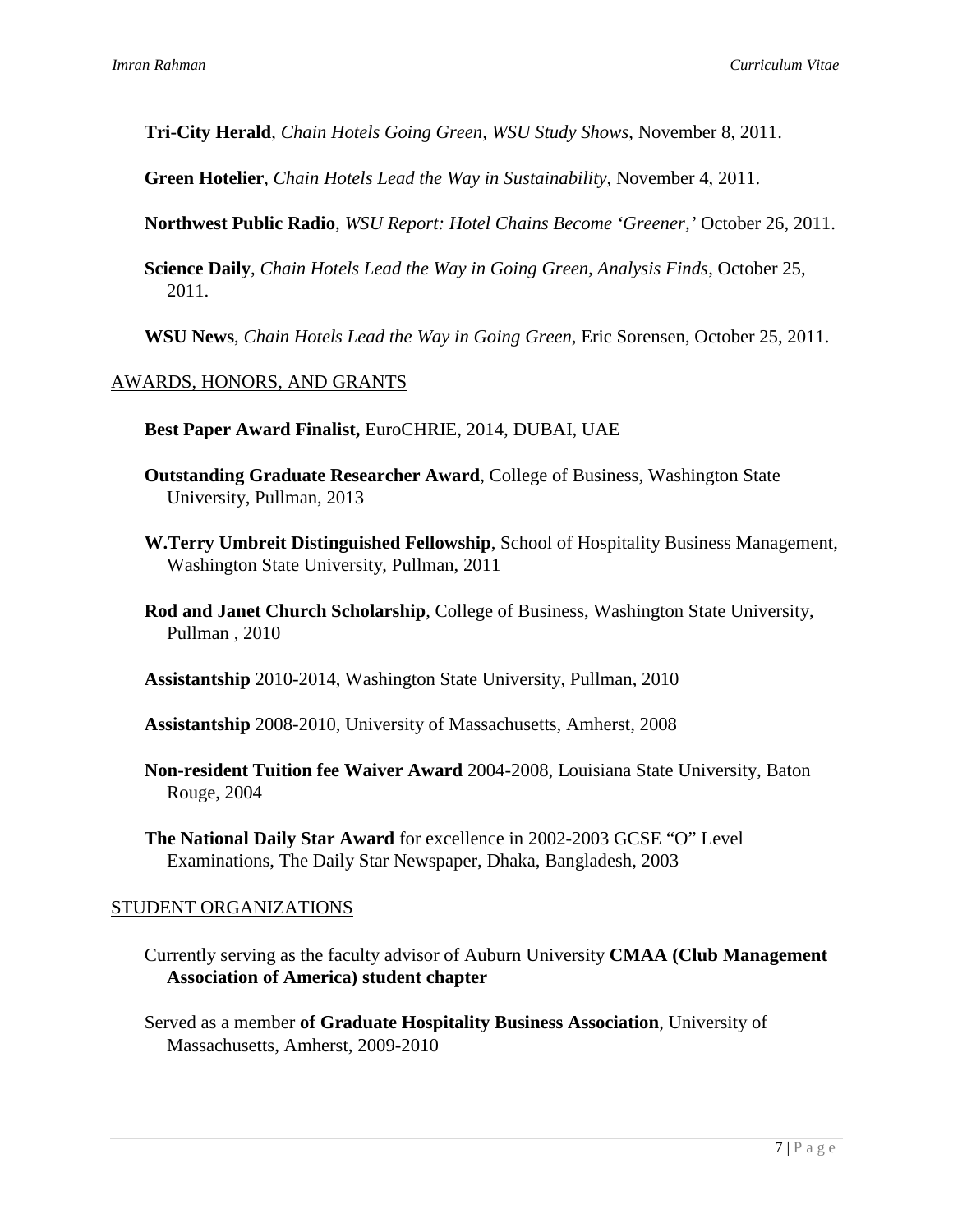- Served as a **Member of International Students Association**, University of Hawaii, Hilo, Hawaii
- Served as a **Member of Bangladesh Student Association**, Louisiana State University, Baton Rouge, LA

Served as a **Member of Leo Club**, Dhaka, Bangladesh.

## EXPERIENCE (OTHERS)

Consultant (voluntary course project) – **Website marketing and development**, Interstate Manufacturing Company, Agawam, Massachusetts, fall 2009

Consultant (voluntary course project) – **Hotel social media marketing**, Hampshire Hospitality Group, Hadley, Massachusetts, spring 2010

Consultant (voluntary course project) – **Website marketing and development**, Greenfield Visitor Center, Greenfield, Massachusetts, spring 2009

Collaborated on preparing a **Teaching Resource Document** for University Teaching Assistants, Washington State University, College Teaching Seminar, 2011.

Participated in **National Student Exchange Program** in University of Hawaii, Hilo, Hawaii. (Fall 2006).

Participated in **Voluntary works during the aftermath of hurricane Katrina**, 2005

# EXPOSITIONS, COMPETITIONS, & SKILLS

Participated in **Academic Showcase**, Washington State University, 2012-2014.

Participated in **The Washington Association of Wine Grape Growers Conference**, 2014.

Participated in **Wiley Research Exposition**, Washington State University, 2014.

Participated in **UMass Amherst Business Plan Competition**, 2010.

Served as **Captain of a cricket team in Amherst Premier League**, University of Massachusetts, Amherst, 2009-2010.

Proficient in **3 languages**: English, Bengali, and Hindi.